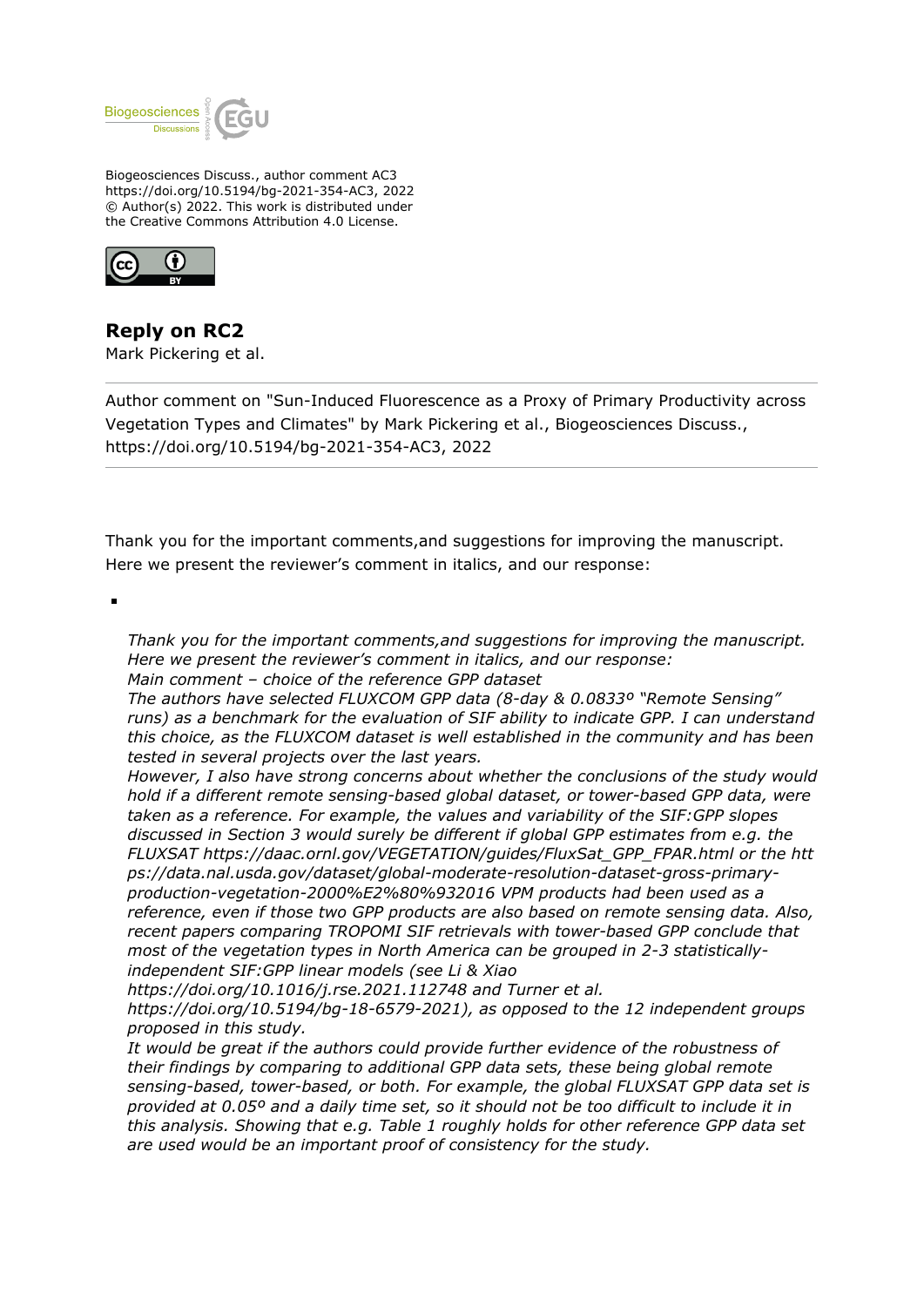Whilst there are many different global GPP products (in addition to many different SIF products), we decided that doing many comparisons of these different datasets was beyond the scope of the paper. The main focus of the paper is to analyse downscaled SIF and thus FLUXCOM is chosen as the comparison GPP dataset as it represents the current state of the art in global GPP: it is a well-known and established reference within the biogeoscience community. Just to note, we will add the reference to the FLUXSAT GPP paper: https://doi.org/10.1016/j.agrformet.2020.108092 in the second paragraph of the introduction in the revised version.

Early on, we did have a look at including fluxnet towers in the analysis, and added the SIF-GPP distribution of fluxnet towers passing certain quality criteria (in order to allow for comparison with our KG-PFT breakdown) to figure 5. Unfortunately, there are simply not enough high quality and comparable globally distributed fluxnet towers over the different vegetation covers to make the analysis worthwhile, though it did serve as a sanity check for the data. We would be happy to provide this figure if it is considered interesting for the reviewers (only a few KG-PFT categories contain data points), but we do not believe it would be a valuable addition to the paper.

Regarding papers grouping the SIF-GPP relationships into a smaller number of categories, I would argue we actually demonstrate a similar thing. We start with 6 different vegetation covers (treating the 4 different climate zones separately) and we argue that these vegetation covers can be reduced to just 2-3 statistically independent linear models in each climate zone. Indeed, in the conclusions, we state that (with noted exceptions) the different species SIF-GPP scaling response (gradient) is similar, but with a distinction in the systematic potential (intercept) between woody/herbaceous:

L567 'For the most part, the gradient of the spatial SIFDS-GPPFX response is similar between differing vegetation types, with the exceptions of temperate deciduous broadleaf forests, continental needleleaf forests and, particularly, equatorial broadleaf forests. However, the GPPFX systematic potential for a given SIFDS observation displays more variation between species, with some divergence between woody and non-woody plants.' Similarly in the abstract:

L15 'an analysis of covariance (ANCOVA) shows that the spatial response is similar between certain plant traits, with some distinction between herbaceous and woody vegetation, and notable exceptions, such as equatorial broadleaf forests, and continental needleleaf forests.'

See also the conclusions of the ANCOVA results section (the text of which is copied and edited later on in this comment).

The main consideration in our analysis is whether the SIF-GPP relationships hold for different vegetation types in similar conditions, and not whether the different climate groupings should also be reduced. Therefore we don't technically propose 12 groups, we are simply comparing within climate groupings to reflect a study that controls better for climate variation, and propose 2-3 groups within each climate zone. Comparing in similar climate zones reduces the biases/variabiltiy introduced by differences in distribution and climatic conditions by comparing within similar zones. Therefore in reality we consider 6 vegetation covers and combine them into GRA/CRO and woody trees, but we identify in each climate a few exceptions such as EBF (in equatorial climates), DBF (in temperate climates) and in continental climates the woody species behave quite differently to each other depending on what metric and cutoff we use (there is no statistically hard cutoff for these groupings unfortunately). We try to explore the behaviour of these exceptions further in the text. It is important to note that not all vegetation covers exist in sufficient numbers in each climate for a full analysis in each climate (and so combining climate would introduce a bias in our conclusions here). Our choice is trying to separate (as best we can) the effects of distribution and climate on the combination of vegetation covers, as opposed to a global comparison of vegetation cover (which would incorporate, say,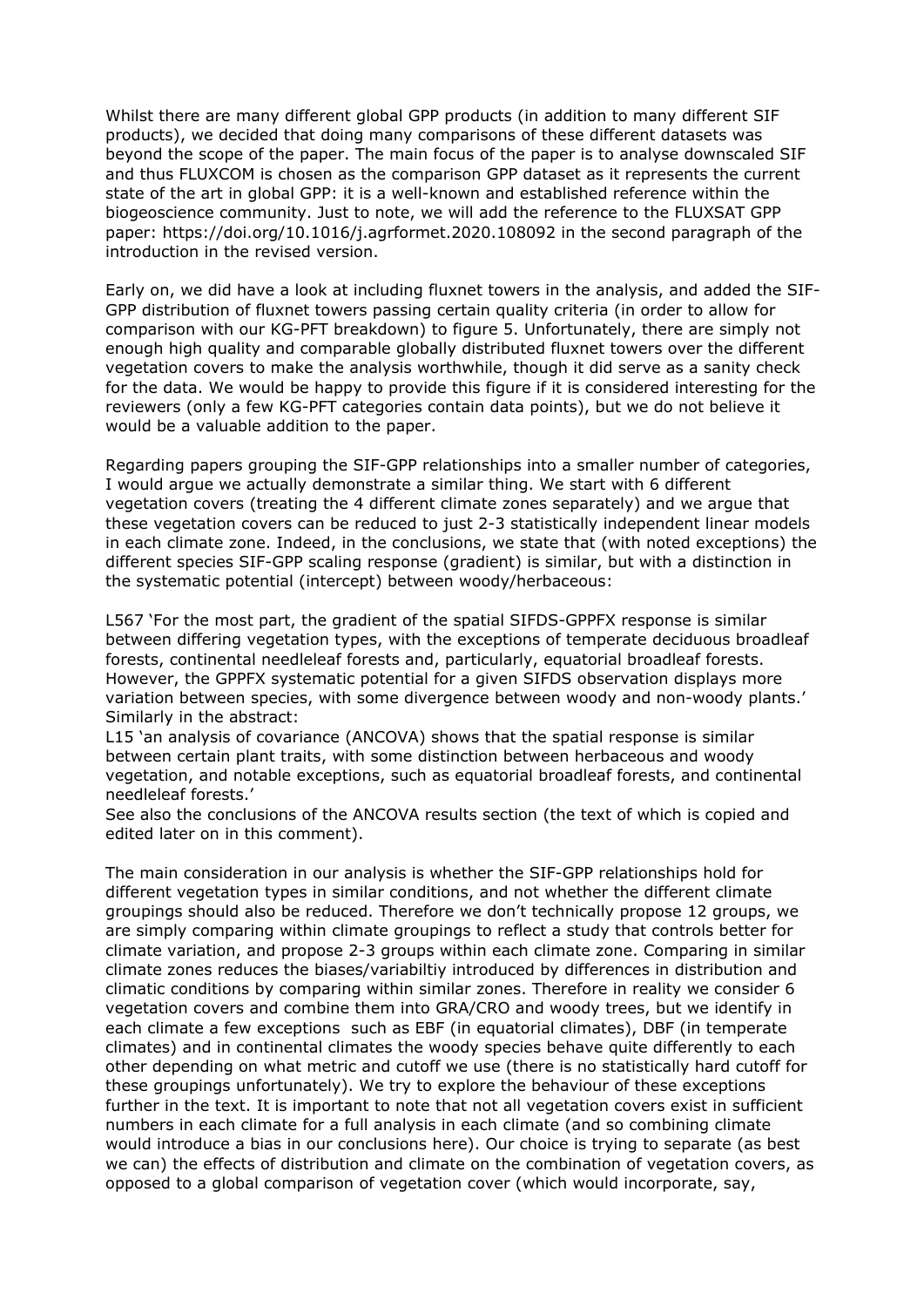tropical and temperate evergreen forests into one unit - which we see from their behaviour in our results would be quite unjustifiable). Section 5.3 contains more details about the nuances and the fact that it is difficult to statistically distinguish groupings which we think the wider literature supports.

It is also important to note that there is evidence that some vegetation covers can be divided further, for example differences in C3:C4 response https://doi.org/10.1029/2020GL087474 so distinguishing groupings might have a dependence on the scale of the analysis. For example, looking at a global scale there might be so much variation within a vegetation cover that it is difficult to distinguish their relationships, whilst at a scale that controls for this variation, e.g. canopy level, more patterns may emerge.

To make the similarities between vegetation covers clearer, and to emphasise that we are looking within climate zones only, we propose rewording the final paragraph of the ANCOVA section so that instead of listing the individual groupings, we just say herbaceous and woody in each climate zone, with the exception of Eq-EBF, Continental broadleaf, etc, for example rewording line 377+ (with underline denoting changes):

Overall, the ANCOVA analysis suggests that there is a large similarity in the scaling of the SIFDS-GPPFX response (i.e. the slope) between vegetation covers, with the major exceptions of temperate deciduous broadleaf forests, continental needleaf forests, and, particularly, tropical evergreen forests. In terms of the scaling of the SIFDS-GPPFX slope, these three vegetation covers may be treated as being reasonably distinct, with at least around 5% and up to 20% of the difference between slopes being attributable to the vegetation classification. Amongst the other species where the slope does not distinguish between veg etation covers so prominently (with generally less than 3% of the slope variation attributable to the vegetation categorisation), the intercept, and therefore the systemic difference between the linear relationships, loosely depends on whether the species is woody or herbaceous, with higher values for woody species. The difference in the SIFDS-GPPFX response between cropland and grassland is particularly minor. A caveat must be made that there are some exceptions to these generalisations, and there is no statistically concrete global distinction between groupings of vegetation covers. These results offer loose quantitative support for the larger trends observed in figure 5, and demonstrate that whilst there are broad similarities in the SIFDS-GPPFX response between different vegetation types, there are still distinctions that can be made based on the background climate conditions. A loose, possible grouping of vegetation covers may be suggested within the climate zones, whereby equatorial regions feature: herbaceous (CRO+GRA), EBF and DBF groups; arid regions feature: herbaceous and woody (DBF+ENF) groups; temperate regions feature: herbaceous, woody (ENF+EBF) and DBF groups; and continental regions feature: herbaceous, DBF, ENF, DNF groups. This reduces the climate-vegetation categories for which we expect differing SIFDS-GPPFX responses from 18 groups to 12 overall.

->

Overall, **when analysing the the scaling of the SIFDS-GPPFX response (i.e. the slope) between vegetation covers within a climate zone, the ANCOVA analysis suggests that there are large similarities, with three** major exceptions of temperate deciduous broadleaf forests, continental needleaf forests, and, particularly, tropical evergreen forests. In terms of the scaling of the SIFDS-GPPFX slope, these three vegetation covers may be treated as being reasonably distinct from others within that climate zone, with at least around 5% and up to 20% of the difference between the slopes being attributable to the vegetation classification. Amongst the other species where the slope does not distinguish between vegetation covers so prominently (with generally less than 3% of the slope variation attributable to the vegetation categorisation), the intercept, and therefore the systemic difference between the linear relationships, loosely depends on whether the species is woody or herbaceous, with higher values for woody species. The